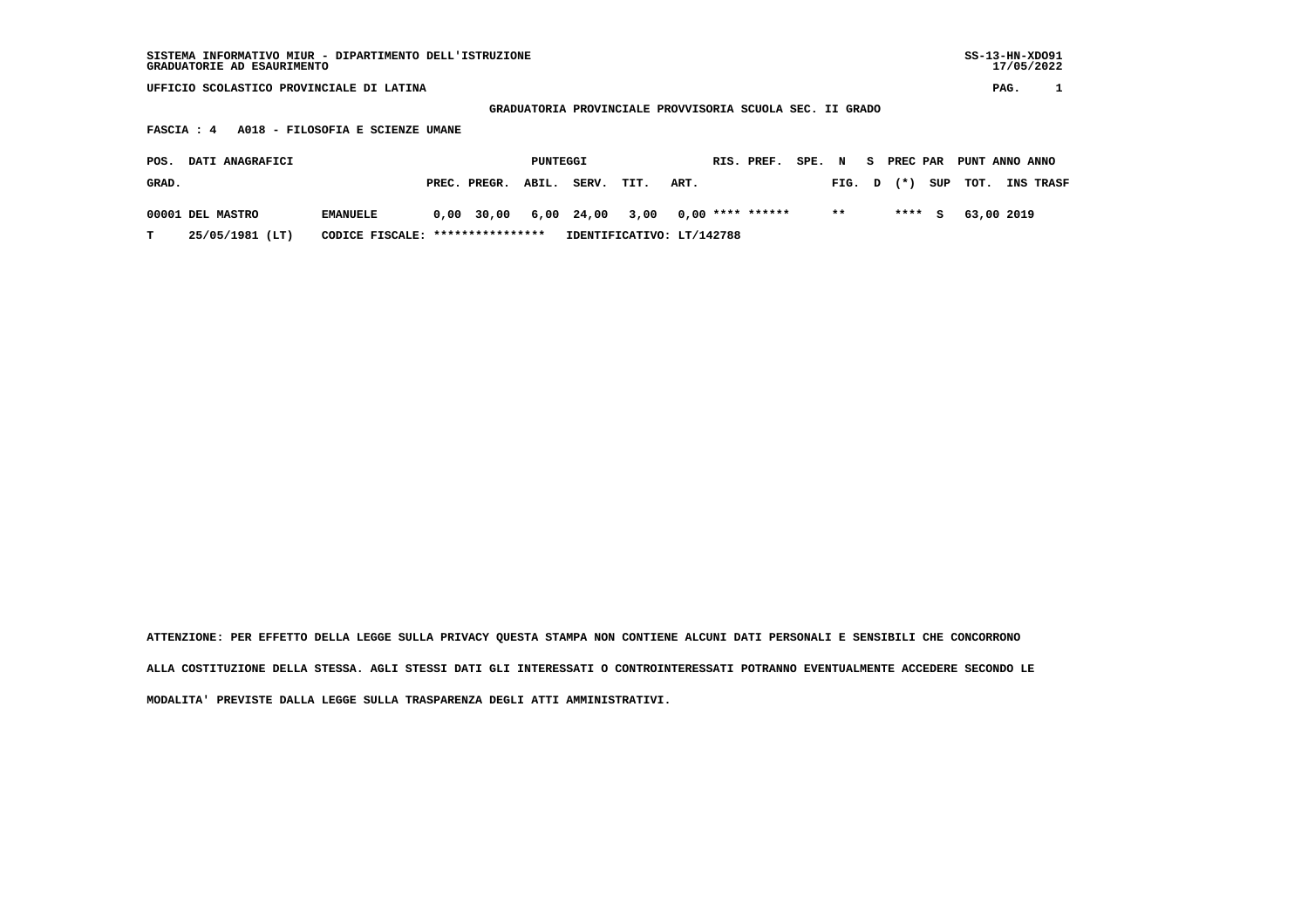**GRADUATORIA PROVINCIALE PROVVISORIA SCUOLA SEC. II GRADO**

 **FASCIA : 3 A029 - MUSICA NEGLI ISTITUTI DI ISTRUZIONE SECONDARIA DI II GRADO**

| POS.  | <b>DATI ANAGRAFICI</b> |                                  |                                                 | PUNTEGGI |                           |      |      | RIS. PREF. | SPE. N |                    | S PREC PAR | PUNT ANNO ANNO |                         |
|-------|------------------------|----------------------------------|-------------------------------------------------|----------|---------------------------|------|------|------------|--------|--------------------|------------|----------------|-------------------------|
| GRAD. |                        |                                  | PREC. PREGR. ABIL.                              |          | SERV.                     | TIT. | ART. |            |        | FIG. $D$ $(*)$ SUP |            | тот.           | <b>INS TRASF</b>        |
|       | 00001 MATTEI           | SILVIA                           | $0,00$ 137,00 16,00 24,00 0,00 0,00 **** ****** |          |                           |      |      |            |        | $* *$              |            |                | **** S 177,00 2019 2011 |
|       | 01/08/1978 (RM)        | CODICE FISCALE: **************** |                                                 |          | IDENTIFICATIVO: LT/124506 |      |      |            |        |                    |            |                |                         |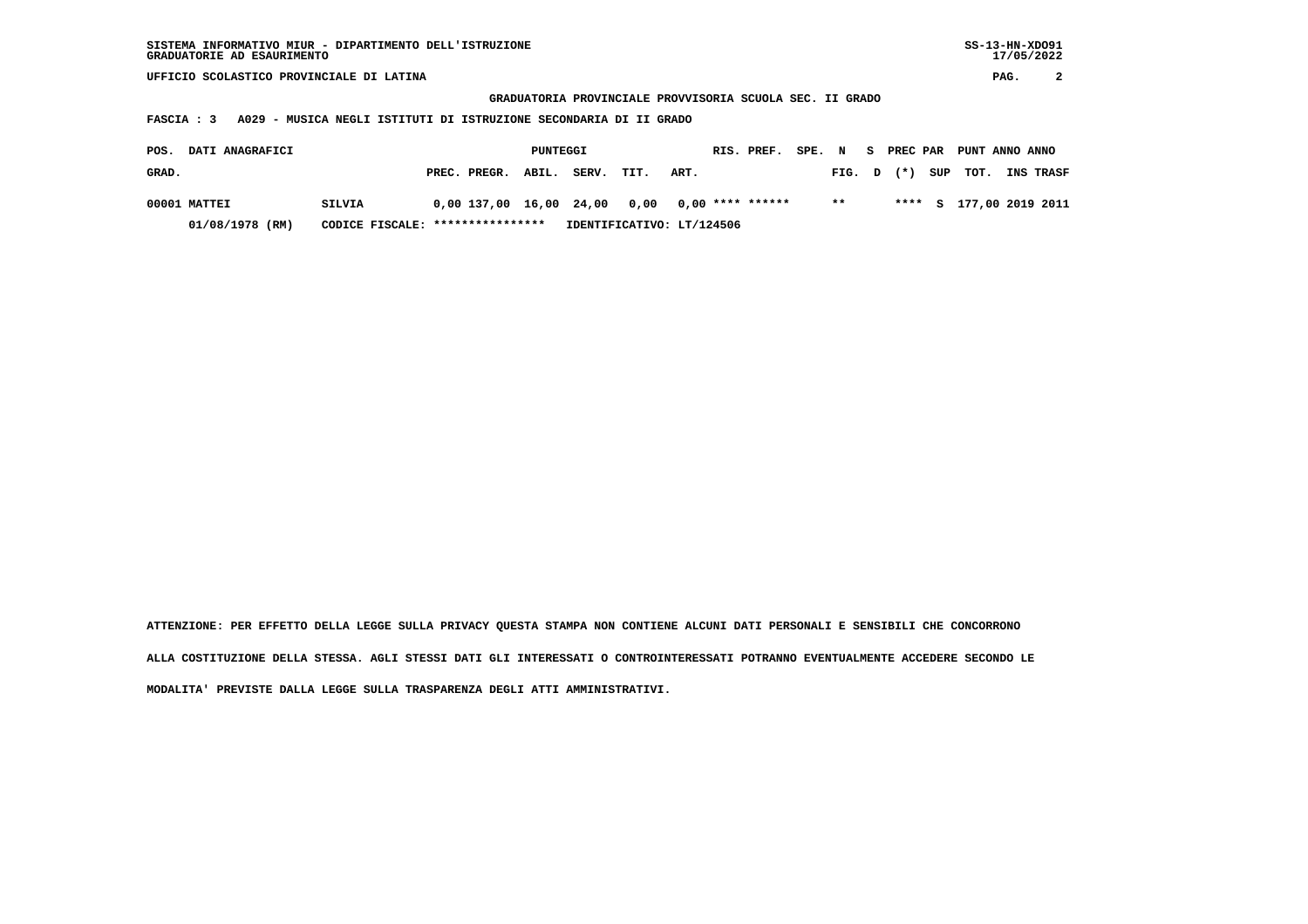**SISTEMA INFORMATIVO MIUR - DIPARTIMENTO DELL'ISTRUZIONE SS-13-HN-XDO91 GRADUATORIE AD ESAURIMENTO 17/05/2022**

 **UFFICIO SCOLASTICO PROVINCIALE DI LATINA PAG. 3**

 **GRADUATORIA PROVINCIALE PROVVISORIA SCUOLA SEC. II GRADO**

 **FASCIA : 3 A045 - SCIENZE ECONOMICO-AZIENDALI**

| POS.       | DATI ANAGRAFICI   |                                   |                   | PUNTEGGI |                           |                           |      | RIS. PREF.         | SPE. N |        | S PREC PAR |     | PUNT ANNO ANNO |                  |
|------------|-------------------|-----------------------------------|-------------------|----------|---------------------------|---------------------------|------|--------------------|--------|--------|------------|-----|----------------|------------------|
| GRAD.      |                   |                                   | PREC. PREGR.      | ABIL.    | SERV.                     | TIT.                      | ART. |                    |        | FIG. D | $(\star)$  | SUP | тот.           | <b>INS TRASF</b> |
| 00001 MOLA |                   | <b>TERESA</b>                     | 0,00 290,00 17,00 |          | 36,00                     | 0,00                      |      | $0,00$ **** ****** |        | $* *$  | ****       | s   | 343,00 2000    |                  |
|            | $14/02/1963$ (NA) | CODICE FISCALE: ****************  |                   |          | IDENTIFICATIVO: LT/021894 |                           |      |                    |        |        |            |     |                |                  |
|            | 00002 DI MATTEO   | <b>IVANO</b>                      | 0.00254.00        | 15,00    | 0,00                      | 0,00                      |      | $0.00$ **** ****** |        | $* *$  | ****       | s   | 269,00 2000    |                  |
|            | 20/07/1967 (CE)   | CODICE FISCALE: ***************** |                   |          | IDENTIFICATIVO: LT/021794 |                           |      |                    |        |        |            |     |                |                  |
|            | 00003 DI VICCARO  | <b>MARCO</b>                      | 0,00 180,00       | 14,00    | 6,00                      | 0,00                      |      | $0.00$ **** ****** |        | $* *$  | ****       | s   | 200,00 2022    |                  |
|            | $10/01/1966$ (LT) | CODICE FISCALE: ****************  |                   |          |                           | IDENTIFICATIVO: LT/021709 |      |                    |        |        |            |     |                |                  |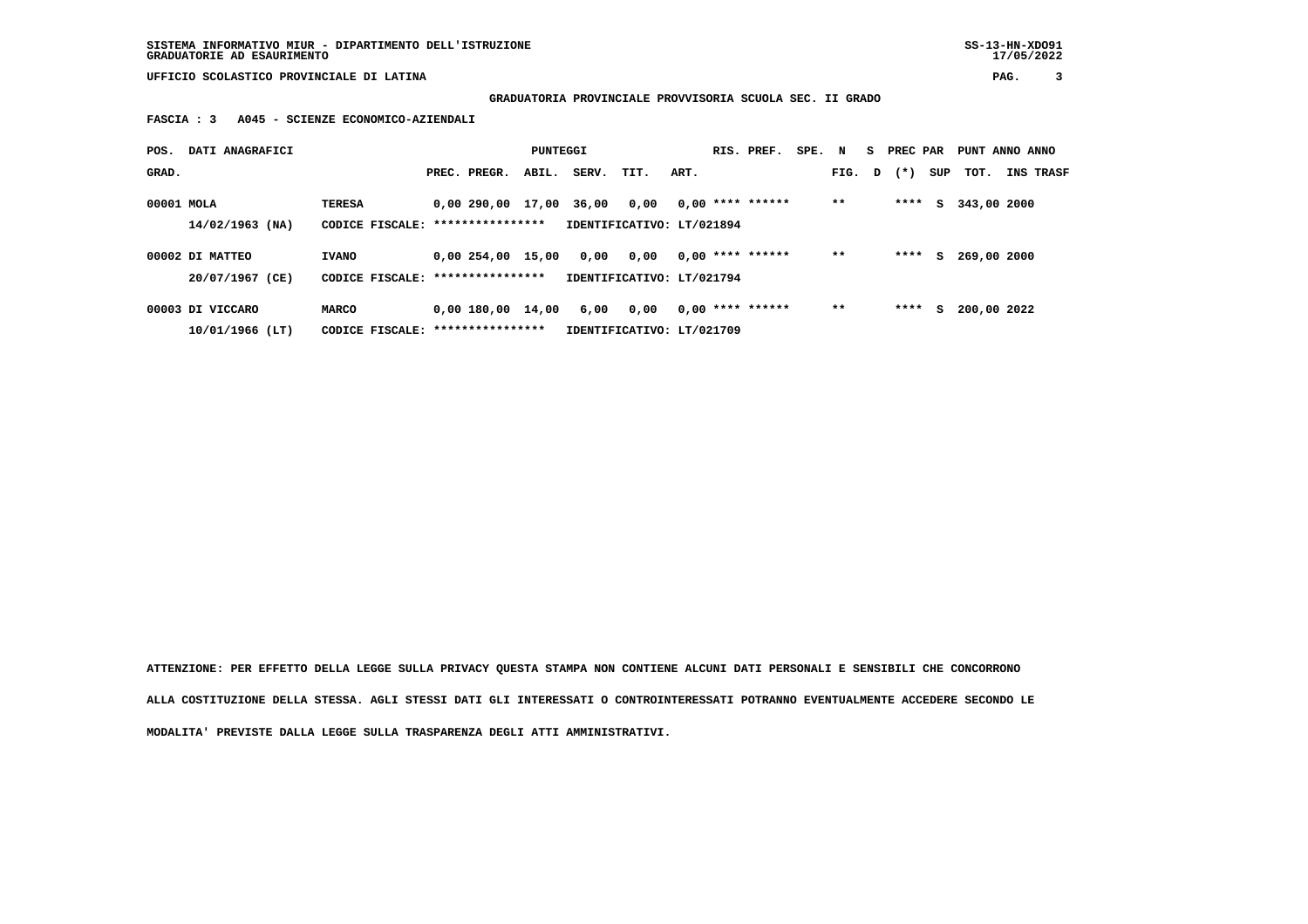## **GRADUATORIA PROVINCIALE PROVVISORIA SCUOLA SEC. II GRADO**

 **FASCIA : 3 A046 - SCIENZE GIURIDICO-ECONOMICHE**

|       | POS. DATI ANAGRAFICI                                                                                                            |                                                            |      |                                            | PUNTEGGI     |                  |                           |      | RIS. PREF.           | SPE. | N     | s |         | PREC PAR PUNT ANNO ANNO   |           |
|-------|---------------------------------------------------------------------------------------------------------------------------------|------------------------------------------------------------|------|--------------------------------------------|--------------|------------------|---------------------------|------|----------------------|------|-------|---|---------|---------------------------|-----------|
| GRAD. |                                                                                                                                 |                                                            |      | PREC. PREGR.                               | ABIL.        | SERV.            | TIT.                      | ART. |                      |      | FIG.  | D | (*) SUP | TOT.                      | INS TRASF |
|       | 00001 PECCHIA                                                                                                                   | TIZIANA                                                    |      | 0.00308.0016.00                            |              | 12,00            | 0,00                      |      | $0.00$ **** ******   |      | $***$ |   |         | **** S 336,00 2000        |           |
|       | 17/03/1965 (RM)                                                                                                                 | CODICE FISCALE: ****************                           |      |                                            |              |                  | IDENTIFICATIVO: LT/020353 |      |                      |      |       |   |         |                           |           |
|       | 00002 PEGORARO                                                                                                                  | <b>PAOLA</b>                                               |      | 0,00 84,00 15,00 36,00                     |              |                  | 0,00                      |      | $0.00$ **** ******   |      | $* *$ |   |         | X **** S 135,00 2019 2019 |           |
|       | $16/01/1963$ (LT)                                                                                                               | CODICE FISCALE: *****************                          |      |                                            |              |                  | IDENTIFICATIVO: LT/142768 |      |                      |      |       |   |         |                           |           |
|       |                                                                                                                                 |                                                            |      |                                            |              |                  |                           |      |                      |      |       |   |         |                           |           |
|       | 00003 DI TOPPA                                                                                                                  | <b>LORETTA</b>                                             |      | $0.00$ 55.00 12.00                         |              | 36,00            | 6,00                      |      | $0.00$ **** ****** T |      | $**$  |   |         | **** S 109,00 2019        |           |
|       | 19/12/1972 (LT)                                                                                                                 | CODICE FISCALE: ****************                           |      |                                            |              |                  | IDENTIFICATIVO: LT/029404 |      |                      |      |       |   |         |                           |           |
|       | 00004 MESCHINO                                                                                                                  | <b>FRANCESCA</b>                                           |      | 0,00 60,00 15,00 30,00                     |              |                  | $3,00$ 0,00 **** ******   |      |                      |      | $**$  |   |         | **** S 108,00 2016        |           |
|       | $22/10/1968$ (LT)                                                                                                               | CODICE FISCALE: ****************                           |      |                                            |              |                  | IDENTIFICATIVO: LT/021124 |      |                      |      |       |   |         |                           |           |
|       |                                                                                                                                 |                                                            |      |                                            |              |                  |                           |      |                      |      | $***$ |   |         |                           |           |
|       | 00005 MEGLIO                                                                                                                    | <b>RAFFAELLA</b>                                           |      | $0.00 \quad 48.00 \quad 12.00$             |              | 36,00            | 0,00                      |      | $0.00$ **** ******   |      |       |   | **** S  | 96,00 2018                |           |
|       | 29/05/1971 (LT)                                                                                                                 | CODICE FISCALE: ****************                           |      |                                            |              |                  | IDENTIFICATIVO: LT/028918 |      |                      |      |       |   |         |                           |           |
|       | 00006 DI MATTEO                                                                                                                 | <b>IVANO</b>                                               |      | 0,00 54,00 14,00                           |              | 24,00            | 0,00                      |      | $0,00$ **** ******   |      | $* *$ |   | **** S  | 92,00 2000                |           |
|       | 20/07/1967 (CE)                                                                                                                 | CODICE FISCALE: ****************                           |      |                                            |              |                  | IDENTIFICATIVO: LT/021794 |      |                      |      |       |   |         |                           |           |
|       | 00007 MASELLI                                                                                                                   | <b>RITA</b>                                                |      | $0.00 \quad 29.00 \quad 12.00 \quad 36.00$ |              |                  | 7,00                      |      | $0.00$ **** ******   |      | **    |   | **** S  | 84,00 2019                |           |
|       |                                                                                                                                 |                                                            |      |                                            |              |                  |                           |      |                      |      |       |   |         |                           |           |
|       | 13/06/1971 (LT)                                                                                                                 | CODICE FISCALE: ****************                           |      |                                            |              |                  | IDENTIFICATIVO: LT/037374 |      |                      |      |       |   |         |                           |           |
|       | 00008 PESCE                                                                                                                     | <b>DONATELLA</b>                                           | 0.00 |                                            | $0,00$ 15,00 | 60,00            | 3,00                      |      | $0.00$ **** ****** T |      | $* *$ |   | $***$ S | 78,00 2022 2022           |           |
|       | 19/10/1972 (BA)                                                                                                                 | CODICE FISCALE: ****************                           |      |                                            |              |                  | IDENTIFICATIVO: LT/326460 |      |                      |      |       |   |         |                           |           |
|       |                                                                                                                                 |                                                            |      |                                            |              |                  |                           |      |                      |      | $**$  |   |         |                           |           |
|       | 00009 FLORIO                                                                                                                    | MARIAROSARIA                                               | 0,00 |                                            |              | 5,00 11,00 48,00 | 0,00                      |      | $0,00$ **** ******   |      |       |   | **** S  | 64,00 2011 2011           |           |
|       | 07/05/1971 (PZ)                                                                                                                 | CODICE FISCALE: **************** IDENTIFICATIVO: LT/124373 |      |                                            |              |                  |                           |      |                      |      |       |   |         |                           |           |
|       | ATTENZIONE: PER EFFETTO DELLA LEGGE SULLA PRIVACY QUESTA STAMPA NON CONTIENE ALCUNI DATI PERSONALI E SENSIBILI CHE CONCORRONO   |                                                            |      |                                            |              |                  |                           |      |                      |      |       |   |         |                           |           |
|       | ALLA COSTITUZIONE DELLA STESSA. AGLI STESSI DATI GLI INTERESSATI O CONTROINTERESSATI POTRANNO EVENTUALMENTE ACCEDERE SECONDO LE |                                                            |      |                                            |              |                  |                           |      |                      |      |       |   |         |                           |           |
|       | MODALITA' PREVISTE DALLA LEGGE SULLA TRASPARENZA DEGLI ATTI AMMINISTRATIVI.                                                     |                                                            |      |                                            |              |                  |                           |      |                      |      |       |   |         |                           |           |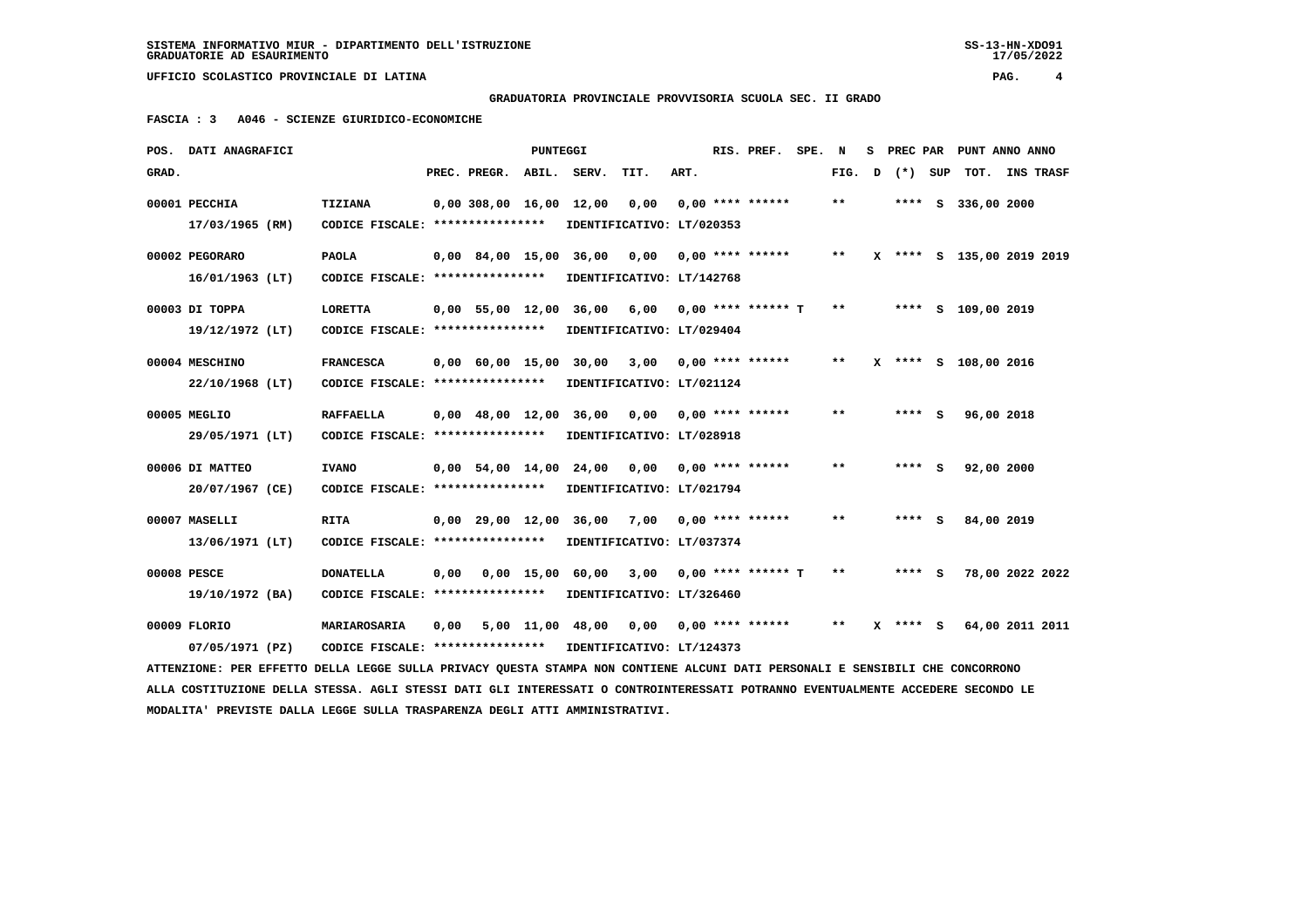## **GRADUATORIA PROVINCIALE PROVVISORIA SCUOLA SEC. II GRADO**

 **FASCIA : 3 A046 - SCIENZE GIURIDICO-ECONOMICHE**

|            | POS. DATI ANAGRAFICI                                                                                                            |                                                            |      |                                | <b>PUNTEGGI</b> |                           |      |      | RIS. PREF.         | SPE. | N     |   |          |     | S PREC PAR PUNT ANNO ANNO |  |
|------------|---------------------------------------------------------------------------------------------------------------------------------|------------------------------------------------------------|------|--------------------------------|-----------------|---------------------------|------|------|--------------------|------|-------|---|----------|-----|---------------------------|--|
| GRAD.      |                                                                                                                                 |                                                            |      | PREC. PREGR.                   | ABIL.           | SERV.                     | TIT. | ART. |                    |      | FIG.  | D | $(*)$    | SUP | TOT. INS TRASF            |  |
|            | 00010 SCARPATO                                                                                                                  | <b>CARMELA</b>                                             |      | $0,00$ 12,00 15,00             |                 | 36,00                     | 0,00 |      | $0.00$ **** ****** |      | $***$ |   | X **** S |     | 63,00 2011 2011           |  |
|            | 25/09/1972 (NA)                                                                                                                 | CODICE FISCALE: ****************                           |      |                                |                 | IDENTIFICATIVO: LT/124240 |      |      |                    |      |       |   |          |     |                           |  |
|            | 00011 GENTILE                                                                                                                   | <b>DANIELA</b>                                             | 0,00 |                                |                 | 0,00 13,00 36,00          | 9,00 |      | $0.00$ **** ****** |      | $* *$ |   | $***$ S  |     | 58,00 2019                |  |
|            | 08/08/1970 (LE)                                                                                                                 | CODICE FISCALE: ****************                           |      |                                |                 | IDENTIFICATIVO: LT/029225 |      |      |                    |      |       |   |          |     |                           |  |
|            | 00012 QUADARELLA                                                                                                                | <b>ELEONORA</b>                                            |      | 0,00 30,00 15,00               |                 | 12,00                     | 0,00 |      | $0.00$ **** ****** |      | $**$  |   | **** S   |     | 57,00 2019 2019           |  |
|            | 03/08/1971 (SR)                                                                                                                 | CODICE FISCALE: *****************                          |      |                                |                 | IDENTIFICATIVO: LT/142752 |      |      |                    |      |       |   |          |     |                           |  |
|            |                                                                                                                                 |                                                            |      |                                |                 |                           |      |      |                    |      |       |   |          |     |                           |  |
|            | 00013 DI VICCARO                                                                                                                | MARCO                                                      |      | $0,00 \quad 42,00 \quad 14,00$ |                 | 0,00                      | 0,00 |      | $0.00$ **** ****** |      | $**$  |   | **** S   |     | 56,00 2022                |  |
|            | $10/01/1966$ (LT)                                                                                                               | CODICE FISCALE: *****************                          |      |                                |                 | IDENTIFICATIVO: LT/021709 |      |      |                    |      |       |   |          |     |                           |  |
|            | 00014 CANNAVALE                                                                                                                 | <b>PAOLO</b>                                               |      | $0.00$ 32,00 14,00             |                 | 0.00                      | 0,00 |      | $0.00$ **** ****** |      | $* *$ |   | $***$ S  |     | 46,00 2022 2004           |  |
|            | 03/02/1971 (CE)                                                                                                                 | CODICE FISCALE: ****************                           |      |                                |                 | IDENTIFICATIVO: LT/032216 |      |      |                    |      |       |   |          |     |                           |  |
| 00015 MOLA |                                                                                                                                 | <b>TERESA</b>                                              |      | $0,00$ 25,00 14,00             |                 | 0,00                      | 0,00 |      | $0.00$ **** ****** |      | $* *$ |   | $***$ S  |     | 39,00 2000                |  |
|            | $14/02/1963$ (NA)                                                                                                               | CODICE FISCALE: ****************                           |      |                                |                 | IDENTIFICATIVO: LT/021894 |      |      |                    |      |       |   |          |     |                           |  |
|            |                                                                                                                                 |                                                            |      |                                |                 |                           |      |      |                    |      |       |   |          |     |                           |  |
|            | 00016 GRASSUCCI                                                                                                                 | <b>CLAUDIA</b>                                             |      | $0.00$ 23.00 14.00             |                 | 0,00                      | 0,00 |      | $0.00$ **** ****** |      | $* *$ | x | **** S   |     | 37,00 2003                |  |
|            | 23/04/1968 (LT)                                                                                                                 | CODICE FISCALE: *****************                          |      |                                |                 | IDENTIFICATIVO: LT/031256 |      |      |                    |      |       |   |          |     |                           |  |
|            | 00017 TOSCANO                                                                                                                   | <b>MARCELLO</b>                                            |      |                                |                 | 0,00 0,00 14,00 12,00     | 6,00 |      | $0.00$ **** ****** |      | **    |   | X **** S |     | 32,00 2022 2022           |  |
|            | $16/03/1968$ (NA)                                                                                                               | CODICE FISCALE: ****************                           |      |                                |                 | IDENTIFICATIVO: LT/326461 |      |      |                    |      |       |   |          |     |                           |  |
|            |                                                                                                                                 |                                                            |      |                                |                 |                           |      |      |                    |      |       |   |          |     |                           |  |
|            | 00018 D'ORSO                                                                                                                    | <b>GIOVANNA</b>                                            |      | $0,00$ 12,00 15,00 0,00        |                 |                           | 0,00 |      | $0.00$ **** ****** |      | $**$  |   | $X$ **** |     | 27,00 2022 2007           |  |
|            | 06/01/1971 (CE)                                                                                                                 | CODICE FISCALE: **************** IDENTIFICATIVO: LT/037319 |      |                                |                 |                           |      |      |                    |      |       |   |          |     |                           |  |
|            | ATTENZIONE: PER EFFETTO DELLA LEGGE SULLA PRIVACY QUESTA STAMPA NON CONTIENE ALCUNI DATI PERSONALI E SENSIBILI CHE CONCORRONO   |                                                            |      |                                |                 |                           |      |      |                    |      |       |   |          |     |                           |  |
|            | ALLA COSTITUZIONE DELLA STESSA. AGLI STESSI DATI GLI INTERESSATI O CONTROINTERESSATI POTRANNO EVENTUALMENTE ACCEDERE SECONDO LE |                                                            |      |                                |                 |                           |      |      |                    |      |       |   |          |     |                           |  |
|            | MODALITA' PREVISTE DALLA LEGGE SULLA TRASPARENZA DEGLI ATTI AMMINISTRATIVI.                                                     |                                                            |      |                                |                 |                           |      |      |                    |      |       |   |          |     |                           |  |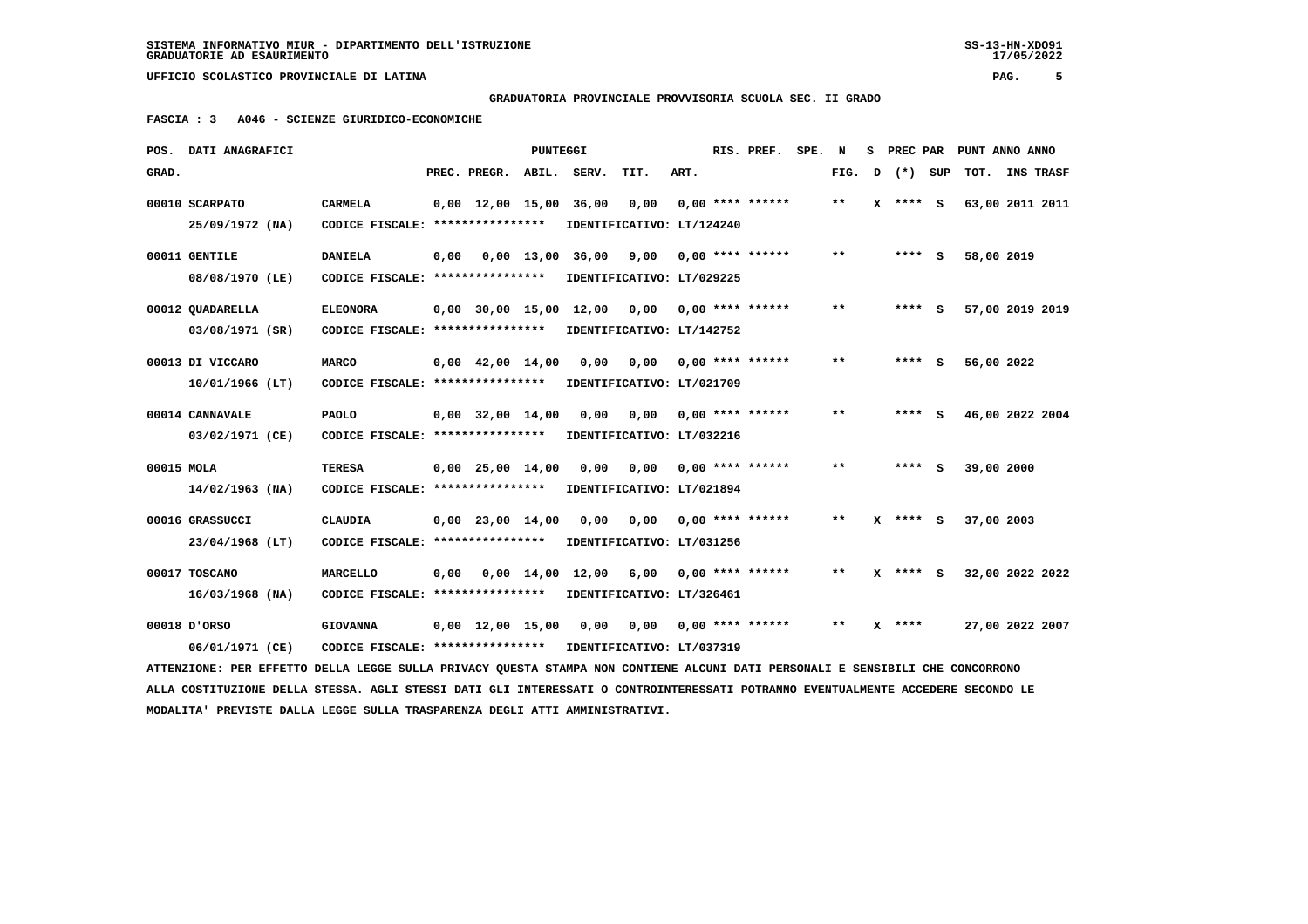## **GRADUATORIA PROVINCIALE PROVVISORIA SCUOLA SEC. II GRADO**

 **FASCIA : 3 A046 - SCIENZE GIURIDICO-ECONOMICHE**

| DATI ANAGRAFICI<br>POS.              |                                                          |      |              | PUNTEGGI   |       |                                   |      | RIS. PREF.         | SPE. | $\mathbf N$ | s. | PREC PAR |     | PUNT ANNO ANNO |                 |
|--------------------------------------|----------------------------------------------------------|------|--------------|------------|-------|-----------------------------------|------|--------------------|------|-------------|----|----------|-----|----------------|-----------------|
| GRAD.                                |                                                          |      | PREC. PREGR. | ABIL.      | SERV. | TIT.                              | ART. |                    |      | FIG. D      |    | $(* )$   | SUP | тот.           | INS TRASF       |
| 00019 LEONARDI<br>15/07/1970 (LT)    | <b>FEDERICA</b><br>CODICE FISCALE: *****************     | 0,00 |              | 3,00 13,00 | 0,00  | 0,00<br>IDENTIFICATIVO: LT/028657 |      | $0.00$ **** ****** |      | $* *$       | x  | ****     | s   | 16,00 2002     |                 |
| 00020 CANTILENA<br>$18/10/1969$ (NA) | <b>ASSUNTA MARIA</b><br>CODICE FISCALE: **************** | 0.00 |              | 0,00 15,00 | 0,00  | 0,00<br>IDENTIFICATIVO: LT/034769 |      | $0.00$ **** ****** |      | $* *$       | x  | ****     | s   |                | 15,00 2005 2005 |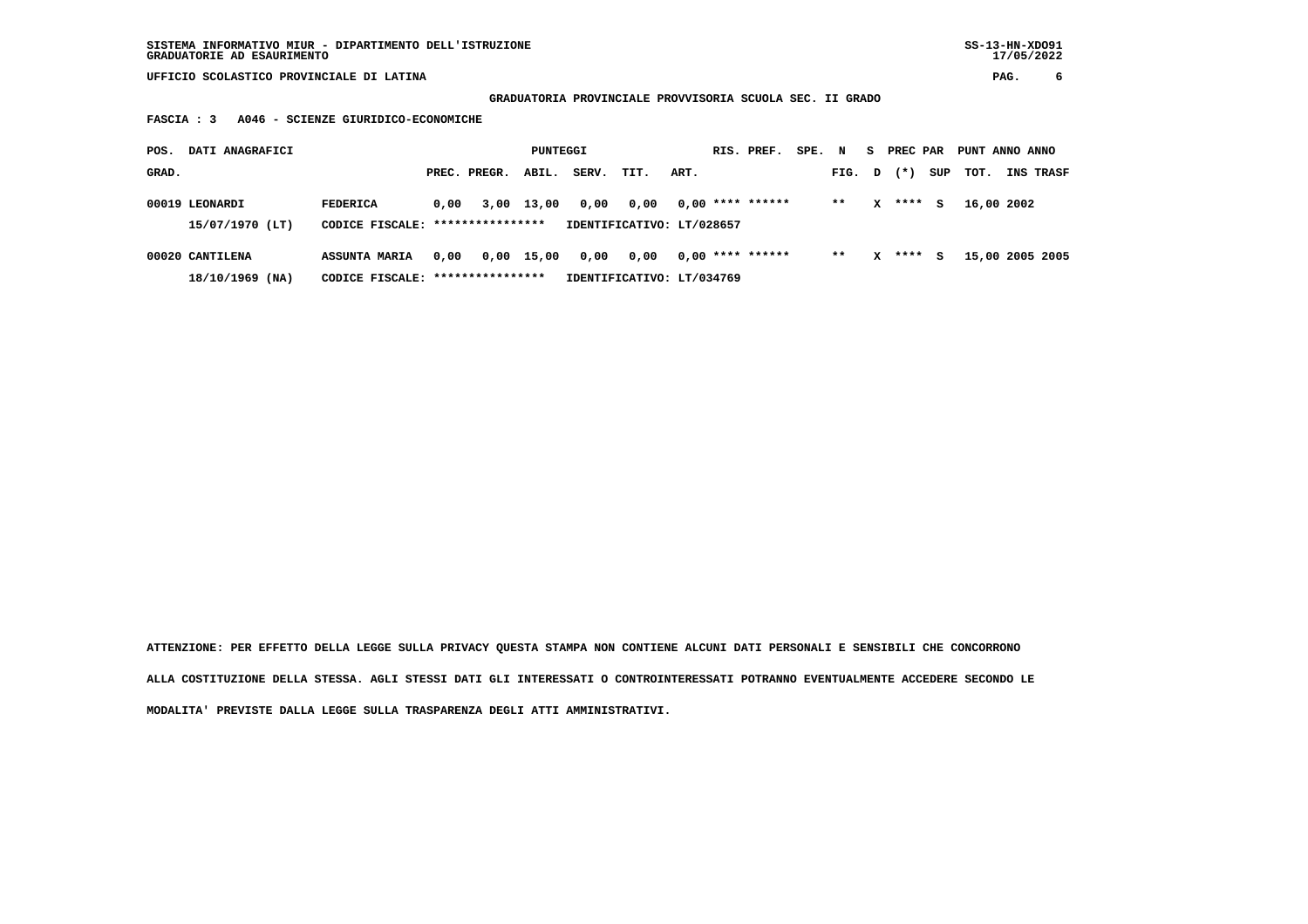| SISTEMA INFORMATIVO MIUR - DIPARTIMENTO DELL'ISTRUZIONE | $SS-13-HN-XDO91$ |
|---------------------------------------------------------|------------------|
| GRADUATORIE AD ESAURIMENTO                              | 17/05/2022       |

 **GRADUATORIA PROVINCIALE PROVVISORIA SCUOLA SEC. II GRADO**

 **FASCIA : 4 A046 - SCIENZE GIURIDICO-ECONOMICHE**

| POS.  | <b>DATI ANAGRAFICI</b> |                                  |      |                    | PUNTEGGI |                                       |                           |      | RIS. PREF. | SPE. N |        | - S | <b>PREC PAR</b> |         | PUNT ANNO ANNO |                  |
|-------|------------------------|----------------------------------|------|--------------------|----------|---------------------------------------|---------------------------|------|------------|--------|--------|-----|-----------------|---------|----------------|------------------|
| GRAD. |                        |                                  |      | PREC. PREGR. ABIL. |          | SERV.                                 | TIT.                      | ART. |            |        | FIG. D |     | $(*)$           | SUP     | тот.           | <b>INS TRASF</b> |
|       | 00021 TATTA            | <b>ANNA</b>                      | 0.00 |                    |          | 0,00 18,00 0,00 3,00 0,00 **** ****** |                           |      |            |        | $***$  | x   |                 | $***$ S | 21,00 2019     |                  |
| T.    | 21/11/1964 (CE)        | CODICE FISCALE: **************** |      |                    |          |                                       | IDENTIFICATIVO: LT/142376 |      |            |        |        |     |                 |         |                |                  |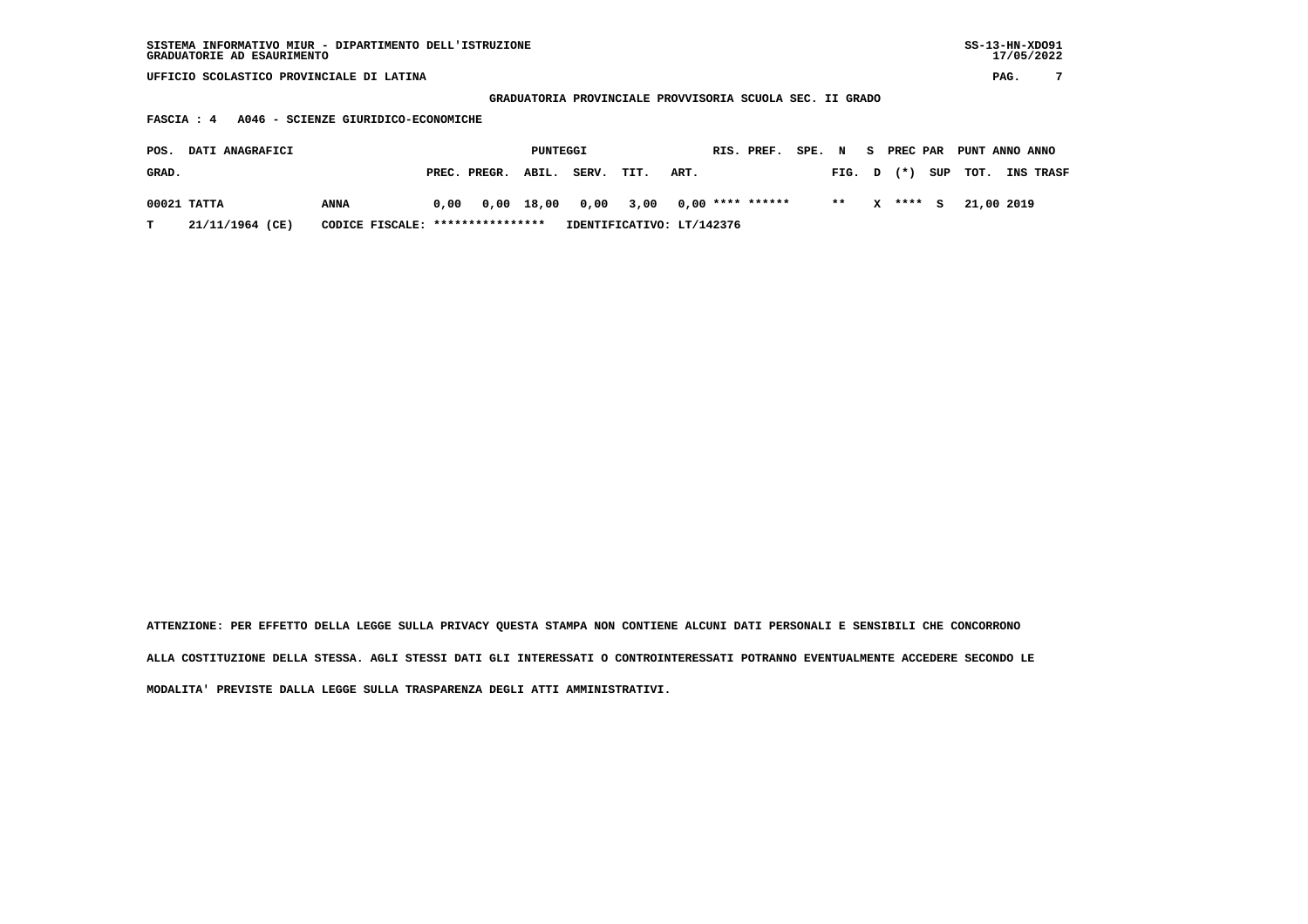## **GRADUATORIA PROVINCIALE PROVVISORIA SCUOLA SEC. II GRADO**

 **FASCIA : 3 A047 - SCIENZE MATEMATICHE APPLICATE**

| POS.  | DATI ANAGRAFICI   |                                   |                                  | PUNTEGGI |       |                           |      | RIS. PREF.         | SPE. | N     | s. | PREC PAR |     | PUNT ANNO ANNO |                  |
|-------|-------------------|-----------------------------------|----------------------------------|----------|-------|---------------------------|------|--------------------|------|-------|----|----------|-----|----------------|------------------|
| GRAD. |                   |                                   | PREC. PREGR.                     | ABIL.    | SERV. | TIT.                      | ART. |                    |      | FIG.  | D  | $(* )$   | SUP | тот.           | <b>INS TRASF</b> |
|       | 00001 DI MATTEO   | <b>IVANO</b>                      | $0.00$ 38,00<br>**************** | 12,00    | 12,00 | 0.00                      |      | $0,00$ **** ****** |      | $* *$ |    | ****     | s   | 62,00 2002     |                  |
|       | 20/07/1967 (CE)   | CODICE FISCALE:                   |                                  |          |       | IDENTIFICATIVO: LT/021794 |      |                    |      |       |    |          |     |                |                  |
|       | $00002$ D'AGNESE  | MARINA                            | $0,00$ 22,00 13,00               |          | 1,00  | 0,00                      |      | $0.00$ **** ****** |      | $**$  | x  | ****     | s   | 36,00 2019     |                  |
|       | $16/06/1971$ (LT) | CODICE FISCALE: ***************** |                                  |          |       | IDENTIFICATIVO: LT/029457 |      |                    |      |       |    |          |     |                |                  |